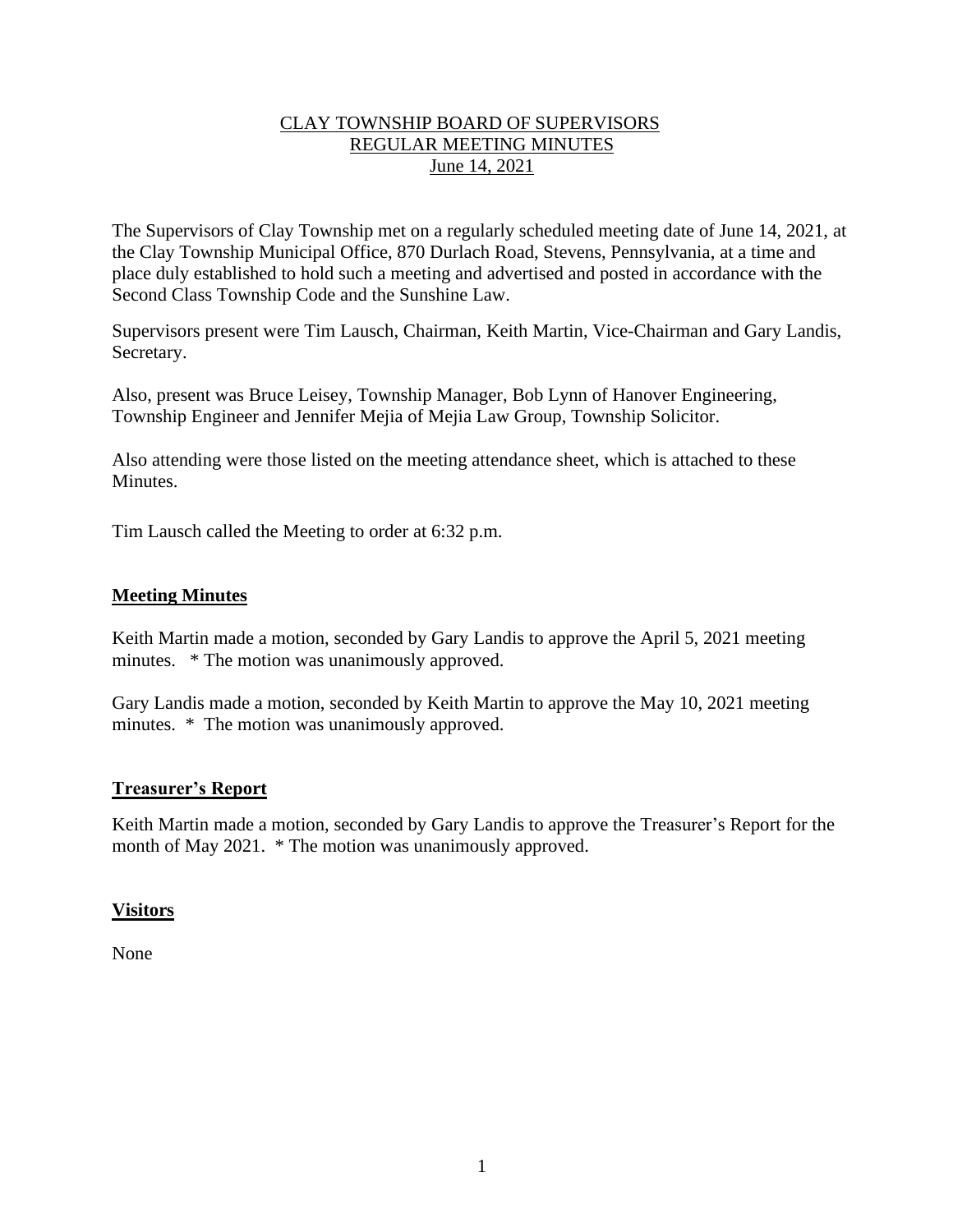# **Engineer's Report**

1. Dennis Steffy – Request to have LOC released for Mt. Spring Road Subdivision

Bruce Leisey reviewed the Letter of Credit release document with the Board of Supervisors.

Gary Landis made a motion, seconded by Keith Martin to approve release of Dennis Steffy's Letter of Credit in the full amount of \$22,192.00 contingent on receipt of KLM Family Holdings signatures on the document.  $*$  The motion was unanimously approved.

2. Hackman Road Paving Project – Review and Award Bids

Bob Lynn reviewed the bids with the Board of Supervisors.

After discussion it was decided to forward bids to Ephrata Township for their review of the cost of the portion relating to work in Ephrata Township.

The Board of Supervisors will discuss and make a decision at the June 22, 2021 meeting.

3. Wanda and Marlin Martin – Escrow Release Request

Bob Lynn reviewed the Hanover Engineering letter dated 6/9/2021 with the Board of Supervisors.

Keith Martin made a motion, seconded by Gary Landis to grant relief of the requirement to have As-Built plans signed and sealed by a registered Surveyor. The Board of Supervisors granted relief since the plan is a minor stormwater plan with no NPDES Permit needed.

Keith Martin made a motion, seconded by Gary Landis to release the Martin's cash escrow in the full amount of \$38,768.57. \* The motion was unanimously approved.

# **Old Business**

1. Annex Renovation Update

Bruce Leisey informed the Board of Supervisors that the trusses will be arriving on June 16<sup>th</sup> and that the project appears to be on schedule.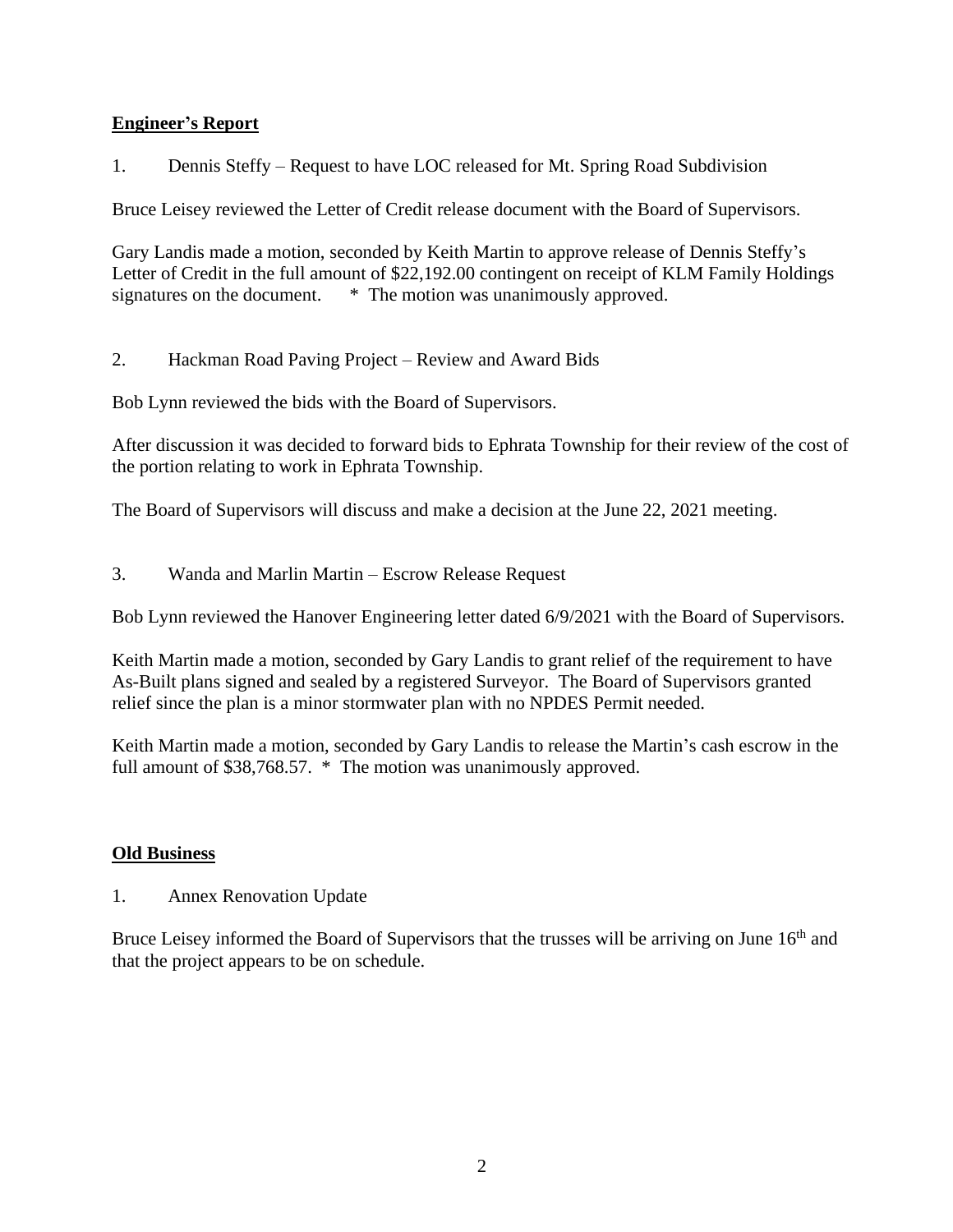# **New Business**

1. Annex Renovation Project – Request for Payments

Bob Lynn reviewed the request for payments with the Board of Supervisors.

Keith Martin made a motion, seconded by Gary Landis to approve payment in the amount of \$83,506.17 to Wagman Construction for Contract #1, Payment Application #2. \* The motion was unanimously approved.

Keith Martin made a motion, seconded by Gary Landis to approve payment in the amount of \$13,136.51 to Ames Construction for Contract #2, Payment Application #1. \* The motion was unanimously approved.

Keith Martin made a motion, seconded by Gary Landis to approve payment in the amount of \$5,555.25 to Ames Construction for Contract #4, Payment Application #4. \* The motion was unanimously approved.

Keith Martin made a motion, seconded by Gary Landis to approve payment in the amount of \$32,133.68 to KH Electric for Contract #3, Payment Application #1. \* The motion was unanimously approved.

2. 7 Perseverance Lane – Request to install solid 5' fence

Bruce Leisey reviewed a request from Erik Wolf to install a solid 5' fence in his rear and side yard (which has frontage on Gentleness Drive).

Keith Martin made a motion, seconded by Gary Landis to approve relief from Chapter 10, Section 104a of the Clay Township Code of Ordinances to install a solid fence in the rear yard and a solid fence over 48" in the front yard as indicated in the drawing provided with the building permit application. \* The motion was unanimously approved.

3. 307 Sweet William Way – Request to install fence in a stormwater easement

Judy Echternach, owner, reviewed the request with the Board of Supervisors. She is requesting to install a split rail fence that will be placed at least 3' to the side of an underground stormwater pipe. The recorded stormwater plan for Wildflower Pond development indicates that the property owner is responsible for maintenance and repairs to the stormwater pipe. Since the property owner is responsible for the stormwater pipe, she feels permission should be given to install the fence in the stormwater easement.

Gary Landis made a motion, seconded by Keith Martin to approve the request to install a fence in stormwater easement parallel to the underground stormwater pipe with the understanding that the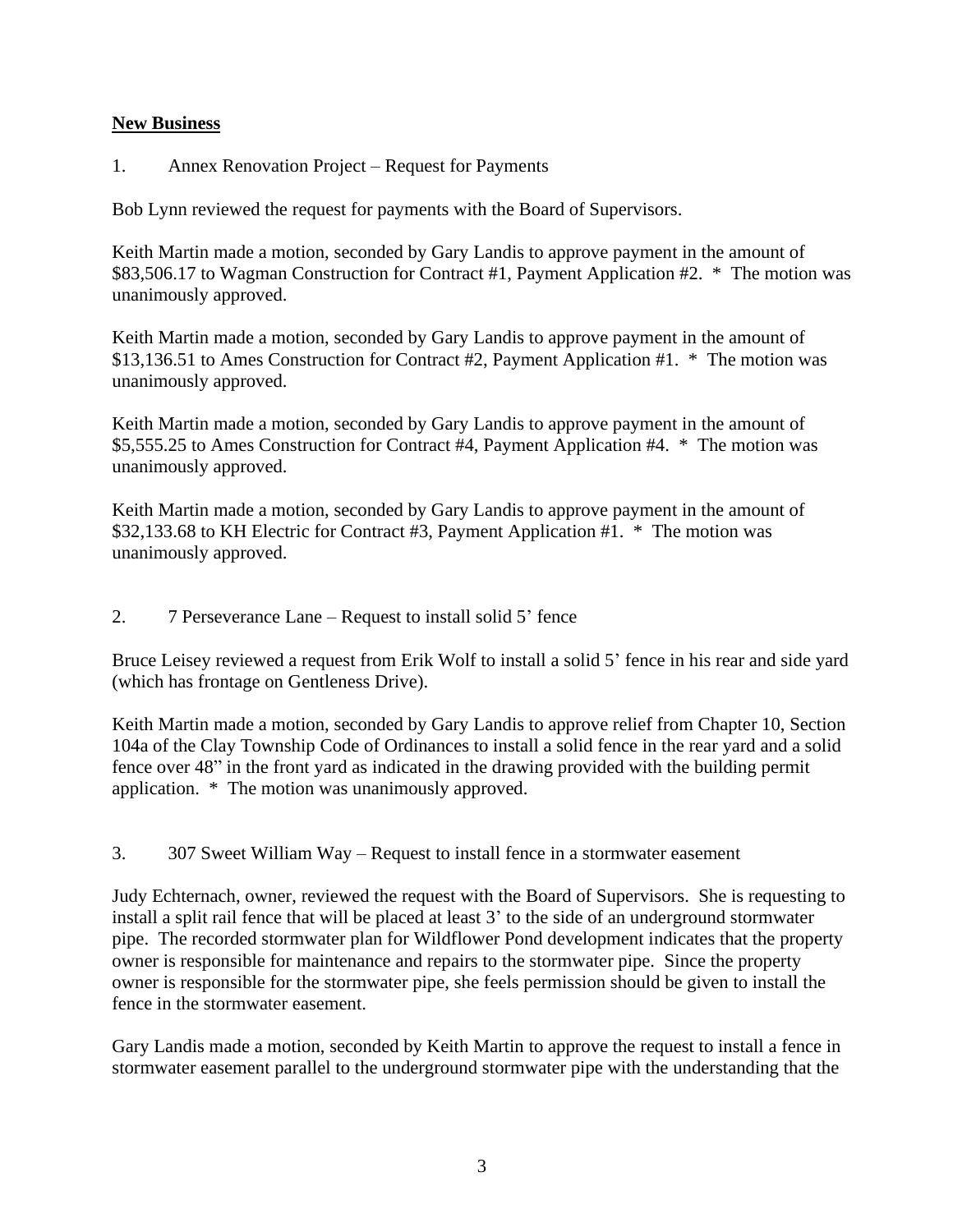owner of the property will continue to be responsible for maintenance and repairs of the stormwater pipe. \* The motion was unanimously approved.

# 4. 222 Blackberry Drive – Request to install 6' solid fence

Michael Pritt, property owner, and the Board of Supervisors discussed the review process of the Board of Supervisors for fence requests and also Mr. Pritt's concerns with the fence regulations as defined in Chapter 10 of the Clay Township Code of Ordinances.

There was discussion on the current Township regulations on type, height and location of fences allowed and issues related to access of properties that are enclosed by fences by emergency responders and maintenance of the installed fences over time.

The Board of Supervisors asked Bruce Leisey to ask the Planning Commission to review the current fence regulations at its next meeting.

5. Attendance at LCATS Meeting 7/29/21

After review and discussion, Keith Martin made a motion, seconded by Gary Landis to approve attendance to the LCATS meeting at a cost of \$21.00 per person for Tim Lausch, Keith Martin, Gary Landis and Bruce Leisey.  $*$  The motion was approved unanimously.

# **Executive Session**

Gary Landis made a motion, seconded by Keith Martin to enter into Executive Session at 8:15 PM to discuss personnel issues and potential litigation. \* The motion was approved unanimously.

Gary Landis made a motion, seconded by Keith Martin to exit Executive Session at 9:36 PM. \* The motion was approved unanimously.

There was discussion on the proposed Ephrata Borough Authority and Clay Township Sewer Service Agreement.

There was discussion on updating personnel issues.

Gary Landis made a motion, seconded by Keith Martin to approve and execute the Tolling Agreement extension till 8/10/21. \* The motion was unanimously approved.

Gary Landis made a motion, seconded by Keith Martin to employ Hunter Johns, Ephrata PA as a Seasonal Public Works employee. Start date 6/17/21 until approximately 8/31/21 at a rate of \$14.00 per hour. \* The motion was unanimously approved.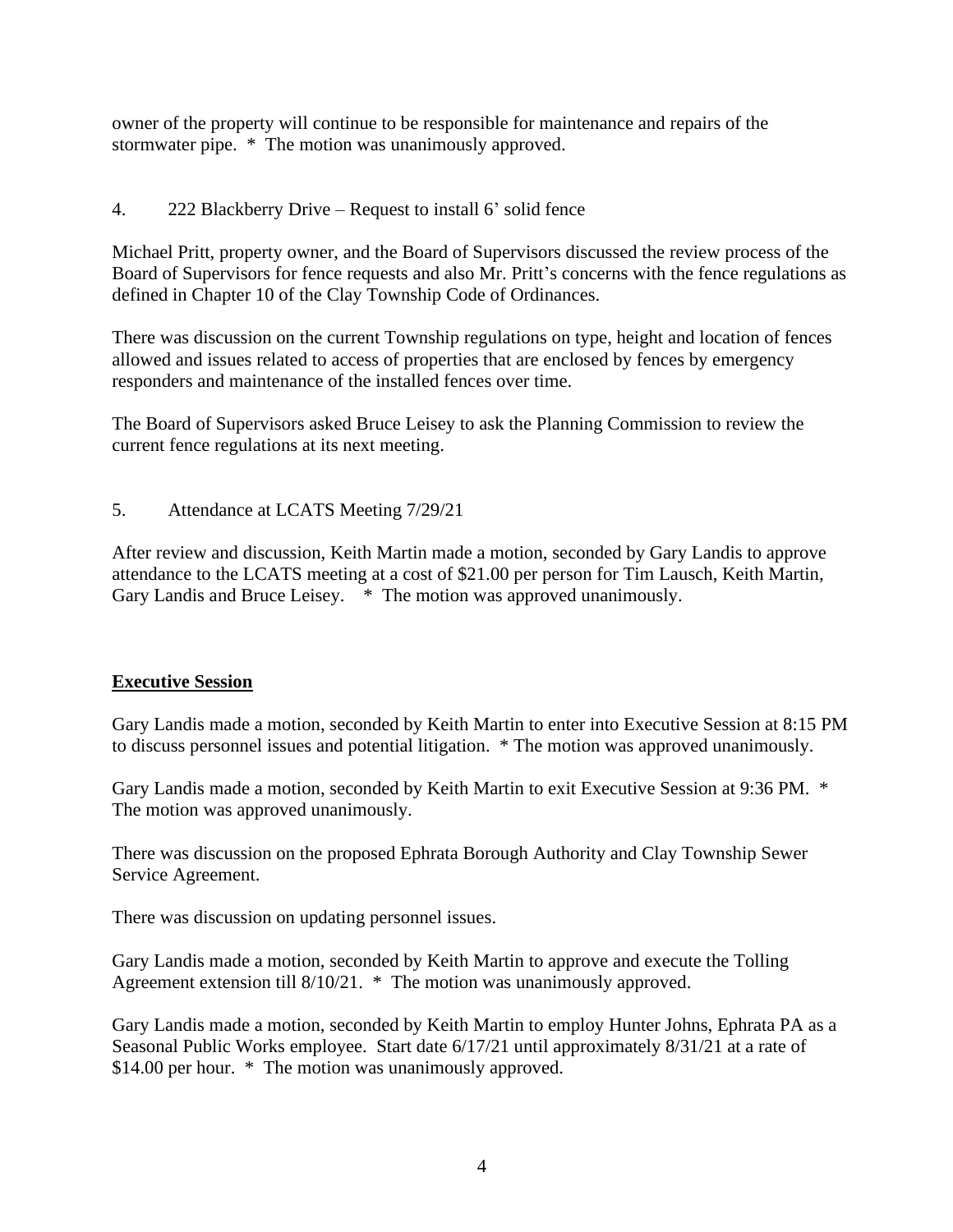#### **Bills to be Paid**

#### General Fund

Keith Martin made a motion, seconded by Gary Landis, to approve the General Fund bills totaling \$144,689.96 for the month of May. \* The motion was approved unanimously.

Rec Fund

Keith Martin made a motion, seconded by Gary Landis, to approve the Recreation Fund bills totaling \$809.74 for the month of May. \* The motion was approved unanimously.

### Sewer Fund

Keith Martin made a motion, seconded by Gary Landis, to approve the Sewer Fund bills totaling \$4,808.00 for the month of May.  $*$  The motion was approved unanimously.

#### **Reports for the Month**

- 1. Chief of Police / Police Department
- 2. Fire Companies / Ambulance
- 3. Planning Commission Minutes
- 4. Solicitor's Report
- 5. Engineer's Report
- 6. Manager's Report
- 7. Road Master's Report
- 8. Zoning Officer's Report